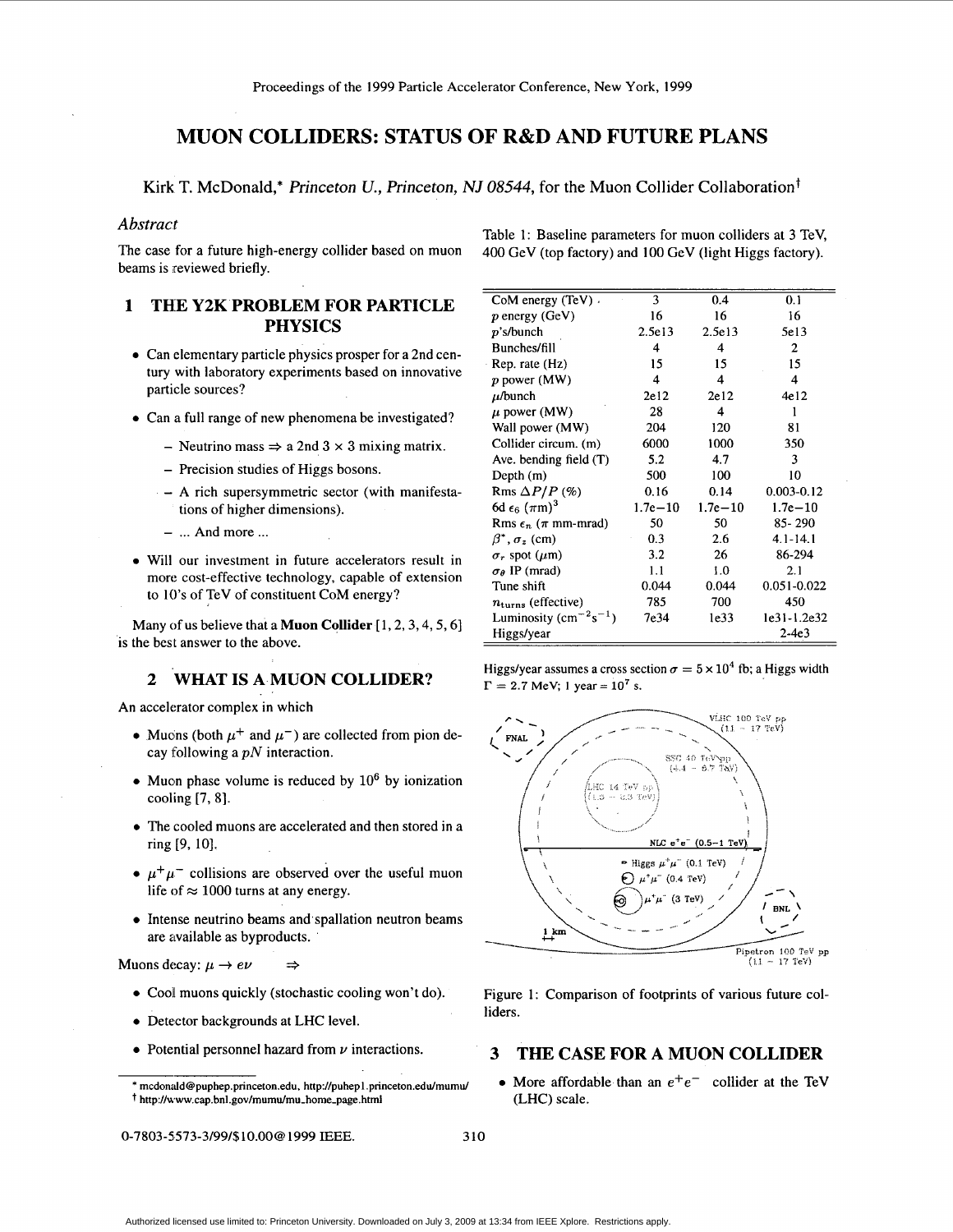

Figure 2: A First Muon Collider to study light-Higgs production.

- More affordable than either a hadron or an  $e^+e^-$  collider for (effective) energies beyond the LHC.
- Precision initial state superior even to  $e^+e^-$ .
	- Muon polarization  $\approx 25\%$ ,  $\Rightarrow$  can determine  $E_{\text{beam}}$  to  $10^{-5}$  via  $g - 2$  spin precession [11].



Figure 3: The effect of beam energy resolution at the  $t\bar{t}$ threshold.

- *0* Initial machine could produce light Higgs via **s**channel [5]:
	- Higgs coupling to  $\mu$  is  $(m_{\mu}/m_e)^2 \approx 40,000 \times$ that to *e.*
	- Beam energy resolution at a muon collider <  $10^{-5}$ ,  $\Rightarrow$  can measure Higgs width directly.
	- Add rings to 3 TeV later.
- Neutrino beams from  $\mu$  decay about  $10^4$  hotter than present.
	- Possible initial scenario in a low-energy muon storage ring [12].
	- Study CP violation via *CP* conjugate initial states:

$$
\begin{cases} \mu^+ \to e^+ \overline{\nu}_{\mu} \nu_e \\ \mu^- \to e^- \nu_{\mu} \overline{\nu}_e \end{cases} .
$$

## **4 TECHNICAL CHALLENGES**

[References in this section are to papers contributed to PAC'99.1

- *<sup>0</sup>*Proton Driver, 16-GeV, 15 Hz, **4MW,** 1 -ns bunch [ 191.
- *0* Targetry and Capture [28,32,35,49,51,53].
- *0* Muon Cooling [14, 15, 16, 21,24, 25, 27, 29, 33,34, 36,42,48,50,52,54, 55,561.
- Acceleration [13, 31, 44, 57].



Figure 4: Muon collider components: A. Proton linac; B. Proton driver; C. Proton target; **D.** Capture solenoid; E. Phase rotation channel; F. Transverse cooling; G. Longitudinal cooling; H. Accelerating linac; I. Arcs of recirculator; J. Accelerating linac; L. Collider ring.

*<sup>0</sup>*Storage rings [ 17, 18, 37,38, 39,40,41,43,47].



Figure 5: Collider ring lattice near the interaction point.

- *0* Interaction region and detector design.
- *0* Neutrino beams [22,26,30,45,461.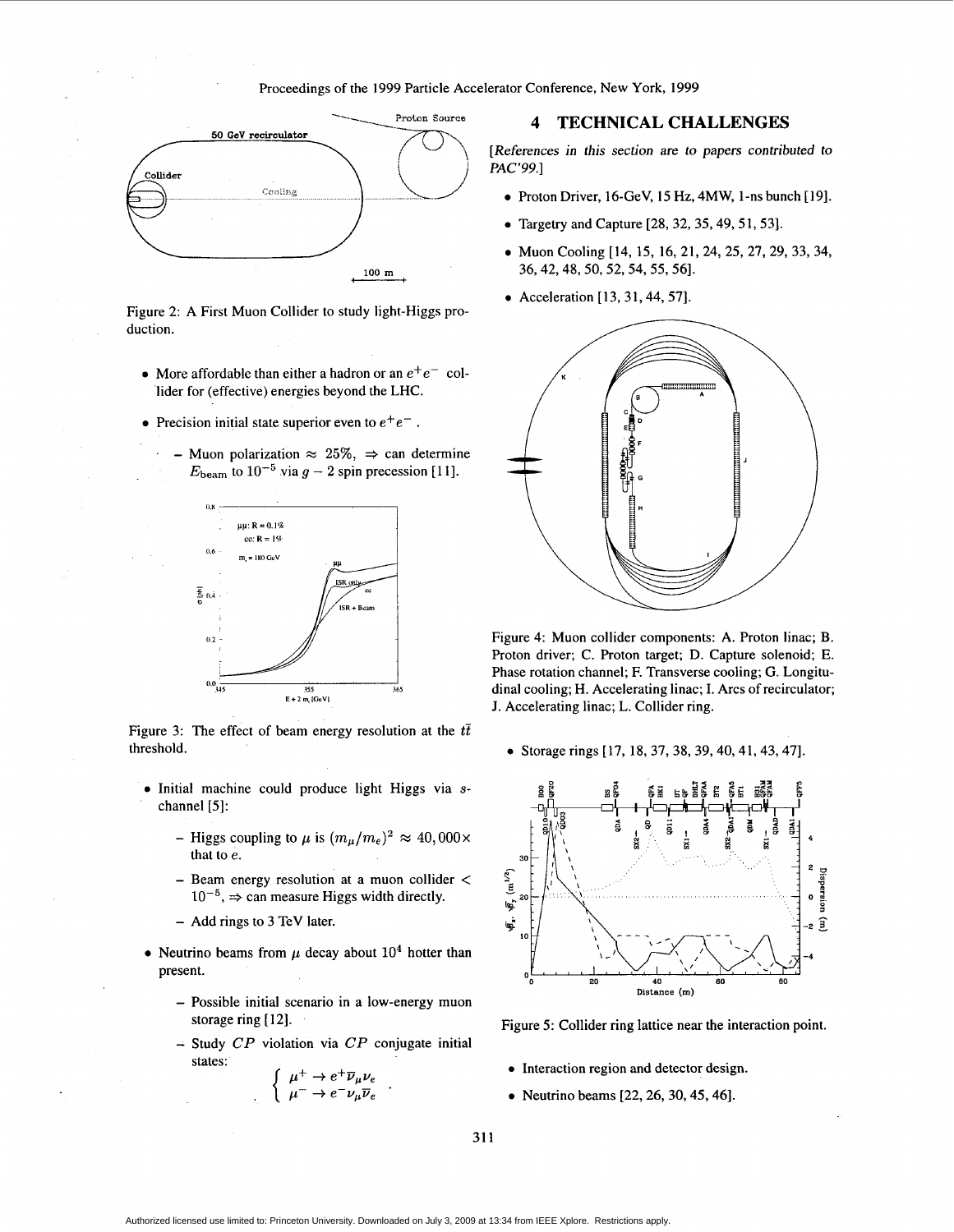

Figure 6: Tungsten masks around the interaction region.



Figure 7: Sketch of an accelerator complex to produce neutrino beanis via a muon storage ring.

# *5* **MlJON COLLIDER R&D PROGRAM**

*5.1 Targetry and Capture at a Muon Collider Source* 



Figure 8: Baseline targetry scenario using a liquid metal jet inside a 20-T magnet.

To achieve useful physics luminosity, a muon collider must produce about  $10^{14}$   $\mu$ /sec.

 $\Rightarrow$   $\Rightarrow$   $10^{15}$  proton/sec onto a high-Z target - 4 MW beam power.

- Capture pions of  $P_{\perp} \lesssim 200 \text{ MeV/c}$  in a 20-T solenoid magnet.
- *0* Transfer the pions into a 1.25-T-solenoid decay channel.
- Compress  $\pi/\mu$  bunch energy with rf cavities and deliver to muon cooling channel.

#### **Targetry Issues:**

- $\bullet$  1-ns beam pulse  $\Rightarrow$  shock heating of target.
- *0* Eddy currents arise as metal jet enters the capture magnet.



**High-speod photographs of mercury jet target for CERN-PS-AA (laboratory tests) 4,000 frames per second, Jet speed: 20 ms-1, diameter. 3 mm. Reynold's Number.>100,000 A** Personal **A** Personal **A** Personal **A** Personal **A** Personal **A** Personal **A** Personal **A** Personal **A** Personal **A** 

Figure 9: Hg jet studied at CERN, but not in beam or magnetic field.

Targetry area also contains beam dump.

#### **Targetry R&D Goals:**

- *0*  Long Term: Provide a facility to test key components of the front-end of a muon collider in realistic beam conditions.
- *0*  Near Term (1-2 years): Explore viability of a liquid metal jet target in intense, short proton pulses and (separately) in strong magnetic fields. (Change target technology if encounter severe difficulties.)
- *0*  Mid Term (3-4 years): Add 20-T magnet to BNL AGS beam tests; Test 70-MHz rf cavity (+ 1.25-T magnet) downstream of target; Characterize pion yield.

# *5.2 Ionization cooling*

#### **The Theory:**

- **0** Ionization: takes momentum away.
- *0* RF acceleration: puts momentum back along *z* axis.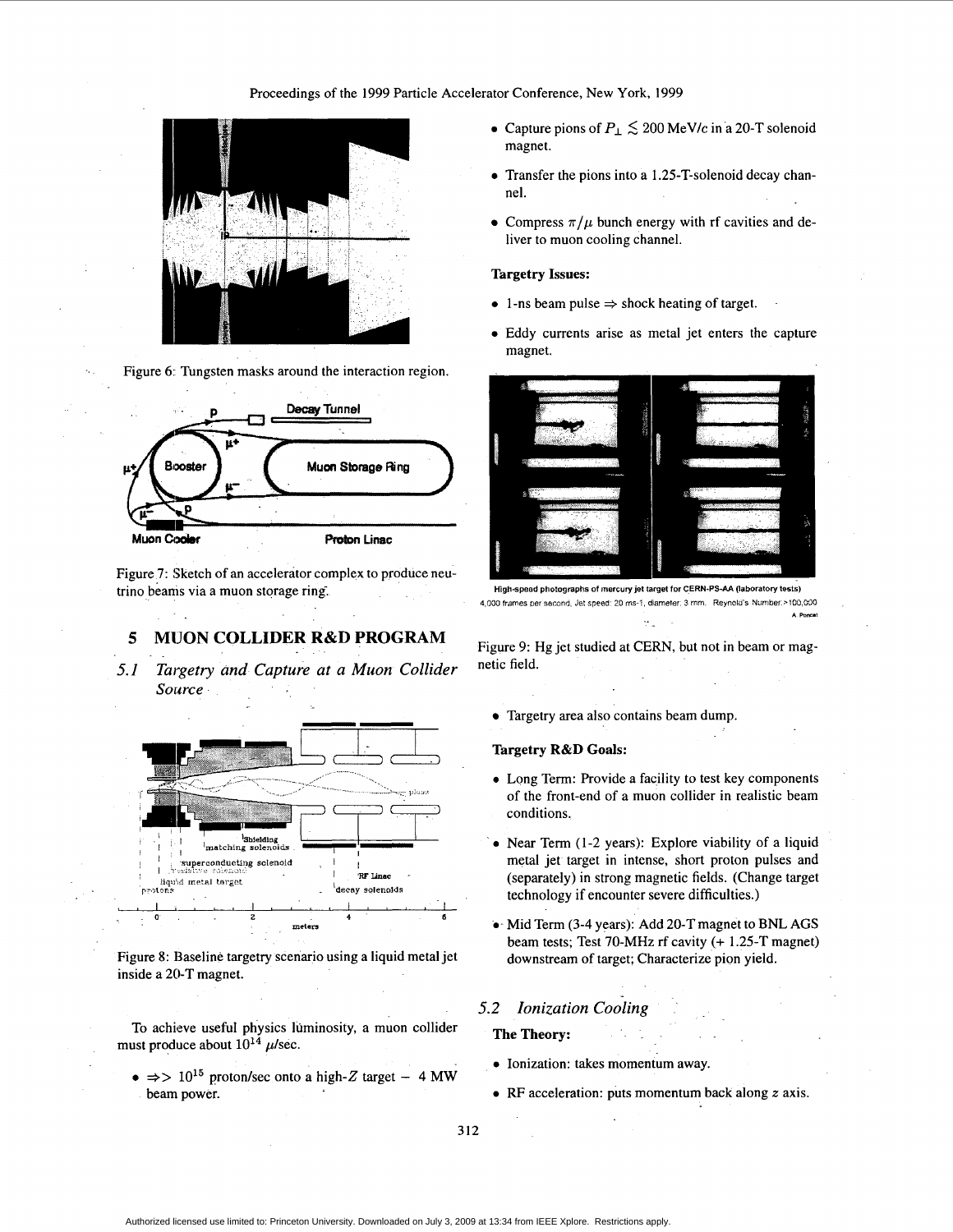### Proceedings of the 1999 Particle Accelerator Conference, New York, 1999



Figure 10: The proposed facility for targetry R&D at BNL [58,59]. **Cooling Demonstration Experiment:** 





Particles are accelerated longitudinally

Figure 11: The concept of transverse ionization cooling.

- $\bullet \Rightarrow$  Transverse "cooling"; O'Neill [7] (1956).
- *0* This won't work for electrons or protons.
- *0* So use muons: Balbekov **[8],** Budker [9], Skrinsky [10], late 1960's.

#### **The Details are Delicate:**

• Use channel of LH<sub>2</sub> absorbers, rf cavities and alternating solenoids (to avoid buildup of angular momentum).



Figure 12: One cell of the cooling channel.

- *0* But, the energy spread rises.due to "straggling".
- $\Rightarrow$  Must exchange longitudinal and transverse emittance frequently to avoid beam loss due to bunch spreading.
- momentum dispersion point: **a** Can reduce energy spread by a wedge absorber at a



Figure 13: Longitudinal/transverse emittance exchange in a wedge absorber.

- - Alternating solenoid lattice, RF cavities, LH<sub>2</sub> absorber.
	- Lithium lens (for final cooling).
	- Dispersion + wedge absorbers to exchange longitudinal and transverse phase space.
- *0* Track individual muons; simulate a bunch in software.



Figure 14: Possible site for the muon cooling experiment in the Fermilab Meson Hall [60, 61].



Figure **15:** Side view of three cells of a cooling channel, incorporating LH2 absorbers, 15-T alternating solenoid magnets, and high-gradient 800-MHz rf cavities.

313